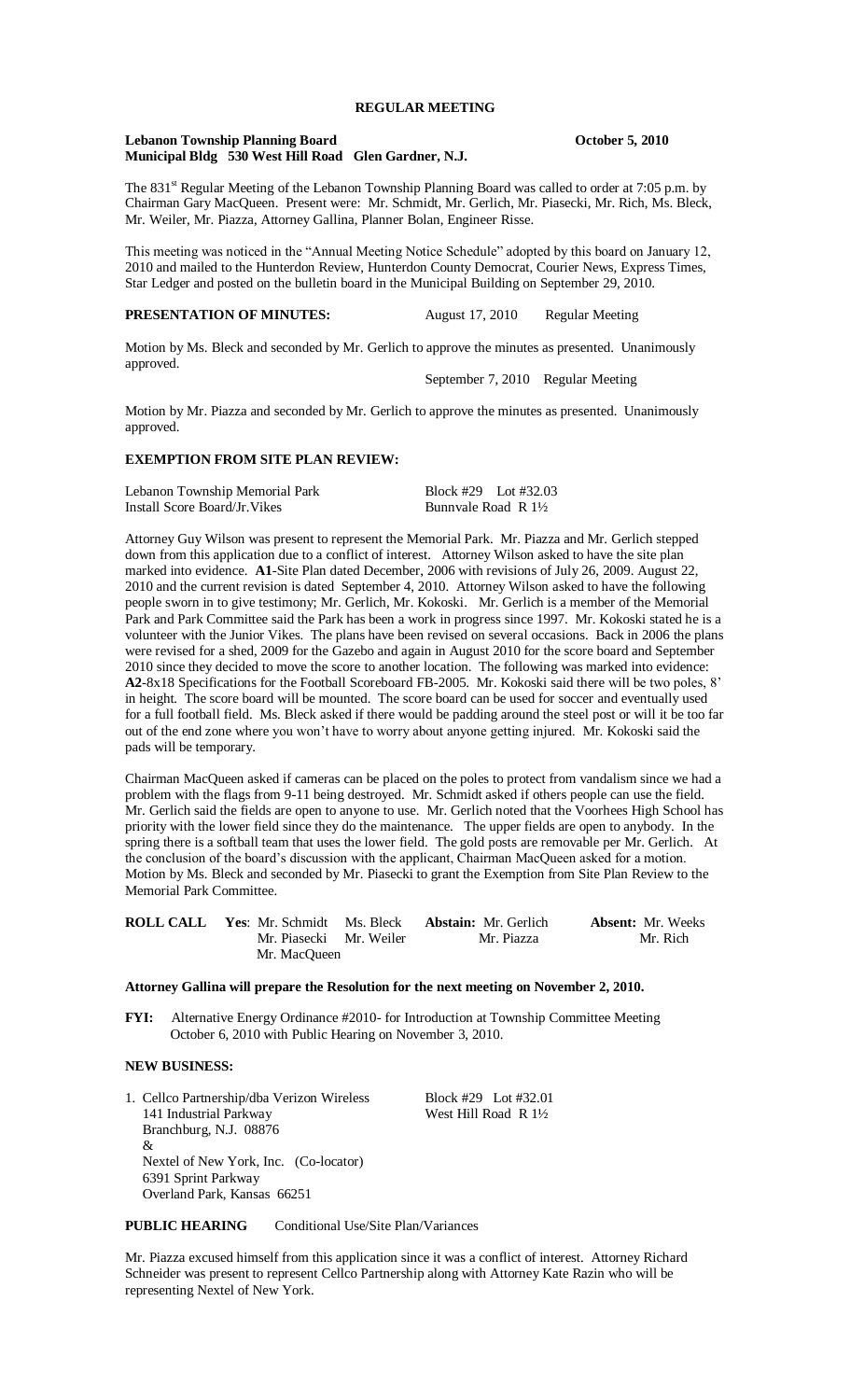#### **Lebanon Township Planning Board October 5, 2010 Page 2**

Attorney Schneider made a presentation to the board. Attorney Schneider said the applicant is seeking approval of a 150' monopole tower which extends up to approximately 158' which includes the lighting rods. Both Cellco and Nextel will maintain a 12' x 20' shelter within an equipment compound measuring approximately 1,600 square feet and will be surrounded by an 8' high board on board fence here at the Municipal Complex. The ordinance requires a compound of 1,500 sq. feet. The applicant is proposing 1,600 sq. ft. which allows you to maximize collocation possibilities and additional carriers. Secondly, the ordinance has a requirement of a 1,000' setback from residences. Since this cell tower will be located in a residential zone, variances are needed. The applicant is requesting two C variances along with the Conditional Use approval.

Attorney Schneider stated that he has two witnesses to testify, the first is the RF Engineer Glenn Pierson and the other is the Planner Frank Colasurdo. At this time Attorney Gallina announced that all the notices are in order and the board can proceed with the public hearing. The following items were marked into evidence: **A1**-Affadavit of Proof of Service, **A2**-Notice to Property Owners & Utilities, **A3**-Certified List of Property Owners & Utilities, **A4**-POD Slips, A5-Notice in Newspaper, **A6**-Owners Disclosure – Both Applicants**, A7-**Highlands Letter of Determination dated April 6, 2010, **A8**-Letter from Verizon dated March 16, 2010 regarding letter of commitment, **A9-**Hunterdon County Planning Board letter dated July 6, 2010, **A10**-Hunterdon County Soil Conservation Dist. letter dated June 25, 2010, **A11**-Highlands Exemption Letter dated July 14, 2010.

Attorney Schneider had the following witness sworn in, Glenn Pierson, Radio Frequency Engineer. Engineer Pierson displayed an exhibit which showed the need for the facility here at the municipal complex and how it would fit in this general geographic area and how it would fit in with each of the carriers existing sites. The following was marked into evidence: **A12-**Verizon Wireless proposed in Bunnvale prepared September 27, 2010. Attorney Schneider noted for the record that the exhibit has several overlays. Engineer Pierson said that the map shows little brown contour lines which tells you where the hills are and the light green areas on the map identify the treed areas. It also shows the cleared, farmed areas and roads but it is not up to date on the roads. The first green dot is on-air Verizon wireless facility at the municipal building Port Murray, there is one off of Route 513 heading north towards Califon, Mansfield Township on Route 57, Mt. Grove Road in Lebanon Township on a power line, High Bridge on a water tank and the one up at the State property at Hagadorn. Out of all of them Verizon built two towers and the rest are collocated sites. On this layout it shows that Verizon does not have an area which is near the center of the exhibit with reliable coverage and does not meet the design standard. Engineer Pierson noted that with this coverage there is still areas in the Township without proper coverage.

Engineer Pierson noted there is no coverage at the Township DPW facility to the northwest section of the Township. In checking this whole area, there are no existing structures which would allow Verizon to meet any objectives. The Lockheed Tower is only at 600' which if available would not be able to get up over the hills at Bunnvale and fill in all the gaps on Woodglen and Red Mill Roads. It would only take care of Hoffman's Crossing and fix some areas along River Road. Engineer Pierson said even if it were available it would not allow Verizon to meet the coverage objectives in the northern portion of the Township like the Municipal Building or the Woodglen School. An objective is to construct a tower within a commercial transportation corridor. Engineer Pierson said that another location of priority is to construct a tower within a residential transportation corridor which would mean constructing a tower on a residential piece of property on Route 513.

Attorney Schneider asked Engineer Pierson based on siting priorities and radio frequency objectives of Verizon, that the applicant has satisfied the requirements to look at the prioritized location and you're satisfied that none of the prioritized locations are either available or appropriate from an RF perspective. Engineer Pierson said yes. At this time, the following was marked into evident, **A13**-Sprint/Nextel proposed base map with two overlays of Bunnvale prepared dated September 27, 2010. Engineer Pierson stated that Nextel doesn't have as many sites in the area but they are looking to have more. Sprint is more of the phone calls and data portion of their network and Nextel is more of a push to talk. This site is part of an effort to enhance their system for JCP&L since JCP&L is looking to upgrade their system which is antiquated. During Engineer Pierson's testimony, the following exhibit was marked, **A14-**Analysis of the predicted RF environment of the proposed Verizon Wireless Tower prepared by Pier Con Solutions dated September 20, 2010. Engineer Pierson reviewed his report for the board.

At the conclusion of Engineer Pierson's testimony, Chairman MacQueen asked if the board had questions of the witness. Mr. Schmidt asked if they have ever done a collocation on a Windmill. Engineer Pierson said yes up in Warren on Route 78. Mr. Piasecki asked about the DPW site and the coverage from that site opposed to the Municipal Complex. Engineer Pierson said there is a dead zone, also a stream that runs down and makes its way towards Route 31. Because of the elevations it would not be feasible to have a tower located at the DPW site. Chairman MacQueen asked how high of a tower would you need at the DPW site to make it work. Engineer Pierson went over the calculations but the question of height was not answered. During the discussion, Chairman MacQueen asked about Fire, Rescue and Police utilizing the tower. Engineer Pierson informed Chairman MacQueen that he does not know what is in the bid or the lease to be able to answer the question.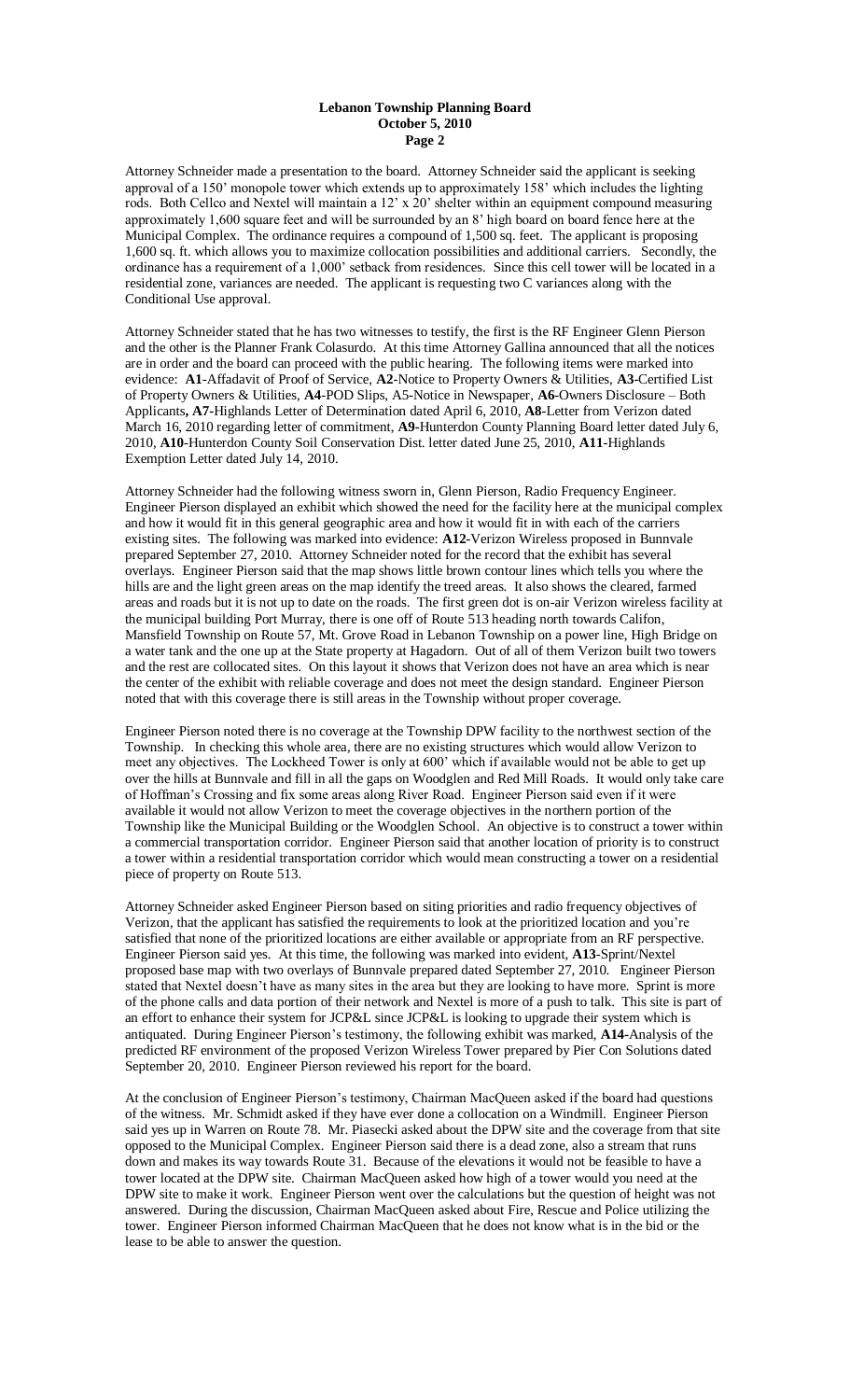#### **Lebanon Township Planning Board October 5, 2010 Page 3**

Chairman MacQueen asked from a radio perspective could it be done. Engineer Pierson said it could present a hard time with the licensing because of the height and you might have to reduce the power but it is feasible. Engineer Pierson said he knew there are two other antennas that are on the municipal building. If the county was willing to expand their system and put something on this tower, it is reasonable to assume it could be done. The Site Engineer will discuss this in his testimony, but if people want things on the tower you have to make sure you have a laundry list. At the conclusion of the board's questions, Chairman MacQueen asked if Engineer Risse had any questions. There were none. Engineer Risse, Planner Bolan and the other witnesses for the applicant were sworn in to give testimony at this time. Planner Bolan asked Attorney Schneider to go over the Conditional Use Standards for the board. Attorney Schneider went over all the standards for the C.U. and stated that the applicants have met all the standards in the ordinance.

Being no further questions by the board at this time, Chairman MacQueen opened the hearing to the public for questions of the witness. Committeeman George Piazza asked if there was room at the DPW site for a cell tower. Engineer Pierson did not check out the property. Mr. Piazza said that the building has to stay within the blueprint because of environmental issues and asked if it was correct that there is no room. Engineer Risse interjected and said it would be extremely tight. Mr. Anthony Casale asked several questions of the witness along with more questions by Mr. Piazza. Mr. Michael Etheridge of West Hill Road had questions of the witness along with stating that he was not happy with having a cell tower this close to his property and it would reduce his property value.

Chairman MacQueen announced that the board will take a recess, time 8:58pm. When the board reconvened at 9:10 pm. Attorney Schneider had Architect Frank Colasurdo give his testimony. Mr. Colasurdo said he has reviewed both the reports from the board's Engineer and Planner. Attorney Schneider had the following marked into evidence: **A15-**Sheet D3 colorized of the site plan. Mr. Colasurdo noted the highlighted portion in yellow are the property lines, the shaded gray is existing paved areas/vehicle access ways, green is lawn, the blue square in the middle is the proposed wireless compound. Mr. Colasurdo referred to sheet Z-4 which depicts a 150' monopole. The monopole being proposed has 12 Verizon antennas mounted at the top of the 150' centerline. Ten feet below them they are proposing 12 Nextel panel antennas at 140' centerline. They are also showing an additional set of 12 future panel antennas of 130'. The tower will be designed to support up to four township whip antennas. Mr. Colasurdo said the monopole is a dull galvanized steel structure, and is manufactured using long, flat large steel.

Mr. Colasurdo stated the lease agreement actually specifically provides that the tower is to be made available to the municipality for the use of its emergency services free of charge. Mr. Colasurdo went on to say that the compound has a main access gate which is 8' wide. Both carriers are proposing a  $12'x20'$ equipment shelter which will be 11'high, 12' wide and 20' long. All of the radio equipment is stored in the shelter. A technician visits these equipment shelters every 4 to 6 weeks. Neither carriers equipment produces any smoke, odor, glare, vibrations or noise that would exceed the NJDEP noise standards. The only noise is from the air conditioning units. The shelters are a stone aggregate usually sand or black in color. There will be some parking bollards and vehicle bollards around since this is an active driveway area and they wanted to protect the facility.

Regarding lighting, the tower is not required to be lit. On Sheet Z-4 each equipment shelter comes with a light fixture above the door, which is shielded. There is detail on sheet Z-7 of the wall pack, it's shielded and face down. They are also proposing GPS units. They will be mounted on the equipment shelters. They are the size of a smoke detector on ceilings. On Sheet-5 it shows how the antennas are mounted in three different arrays in order to see 360 degrees. Mr. Colasurdo referred to the signage that will be displayed. The sign detail shows a 1'6"x 7" high which will be mounted on the door of the shelter. At the conclusion of Mr. Colasurdo testimony, Chairman MacQueen opened the questions to the board. Chairman MacQueen asked if they plan to install a monopole or lattice pole and do you build the ones that look like trees. Mr. Colasurdo said yes to the ones that look like trees and didn't think the ones that look like monopines would not look good with the surroundings here at the Municipal Building. Engineer Risse wanted to know when you excavate and build the compound what is your proposed finish before the storage unit is installed. Mr. Colasurdo said they are proposing a wood gravel stop just outside the fenced in area and will fill in the compound with crushed gravel. Mr. Schmidt asked why they don't have a generator or backup power. Mr. Colasurdo said that Nextel only utilizes a generator plug and Verizon installs permanent generators at all their sites, but the Township before striking a deal with Verizon was planning on putting in their own generator. Verizon struck a deal with the Township to contribute to the cost of the generator that would be large enough to take care of the building and the storage units. Mr. Schmidt asked who would maintain and exercise the generator. Mr. Colasurdo did not know what was worked out with the Township but Verizon likes to exercise their generators once a week for 1 hour. Attorney Schneider said that in the lease it states in paragraph 5B and C that the generator would be owned by the Township. It is to be purchased by the Township and Verizon is responsible for 36% of the cost of the generator.

Mr. Schmidt asked what the differences are between Verizon and Nextel. Mr. Colasurdo said the differences are the backup power source, where Nextel uses a generator system and brings one in on a trailer and Verizon uses a generator on site, a permanent generator on site. Both carriers have batteries inside their equipment shelters. Those batteries will back up he system from 4-8 hours. Engineer Risse asked if they were to expand the compound which way would they go. Mr. Colasurdo said probably to the